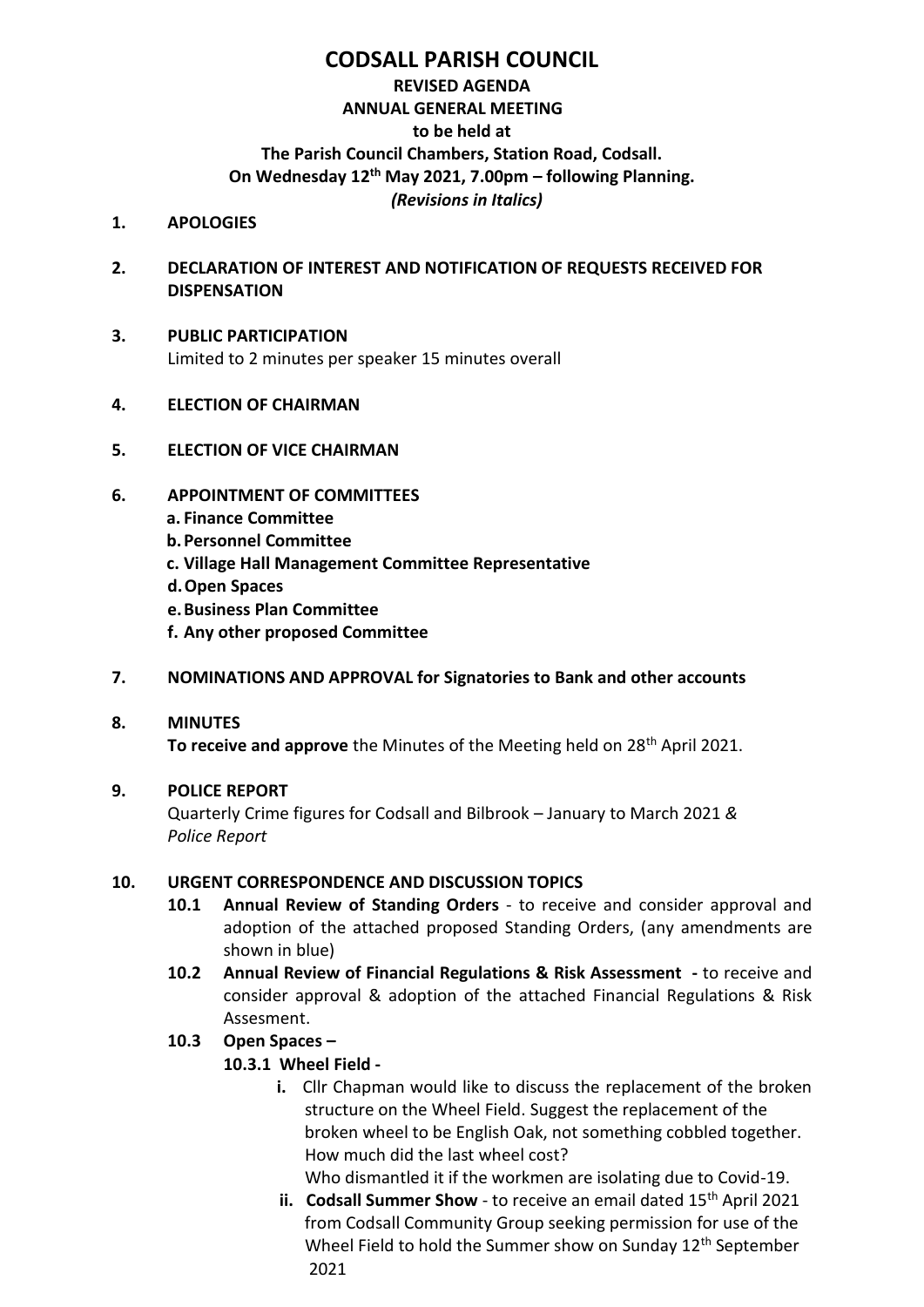- **10**.**3.2 Village Hall Playground –** to receive a resident's correspondence
- **10**.**3.3 Watery Lane Leisure Gardens -** to consider clause 9 of the Tenancy agreement "Not without previous consent in writing of the Council to plant any trees or fruit bushes or any crops which require more than twelve months to mature
- **10.4** "The Den", an update from Cllr Chapman.
- **10.5 Open Spaces Improvement Scheme –** to receive and consider an email from SSDC dated 15<sup>th</sup> April 2021
- **10.6 Dead Trees in Village Centre** to receive and consider a resident's email dated 19<sup>th</sup> April 2021 seeking the Parish Councils help in the removal of 10 dead trees in the village centre on land maintained by Staffordshire County Council
- **10.6 Covid Marshalls**  to receive and consider correspondence
- **10.7 SLCC – Annual membership renewal –** to consider renewal of annual membership at a cost of £234.00 (£225.00)
- *10.8 Reopening High Streets Safely/Welcome Back Funding – to receive details of SSDC initiative for Parish bids for high street funding*

#### **11. ACCOUNTS**

- **11.1 To receive** a report on Council Finances for year to 31st March 2021 and 30th April 2021.
- **11.2** To receive the schedule of payments to 14<sup>th</sup> April 2021 and 8<sup>th</sup> May 2021.
- **11.3 To receive** confirmation by the Chairman of the authorisation of the Clerks time sheet.

#### **12. ANNUAL RETURN FOR THE YEAR ENDED 31 MARCH 2021**

- **12.1 To receive** and approve Income & Expenditure Account for year-end 31st March 2021 and year end accounts.
- **12.2** To receive the Annual Return for year-end 31<sup>st</sup> March 2021
- **12.3 To approve** the Annual Governance statement and give authorisation for The Chairman of the Meeting and the Responsible Financial Officer to immediately sign the document.
- **12.4 To approve** the accounting statements and give authorisation for The Chairman of the Meeting to immediately sign the document
- **12.5 Asset Register –** to receive and consider

## **13. COUNTY COUNCILLOR'S REPORT**

**To receive a written report from County Councillor Bob Spencer.**

## **13. CODSALL VILLAGE HALL MANAGEMENT COMMITTEE To receive minutes of meetings held**: 15<sup>th</sup> March 2021

## **15. DISTRICT COUNCILLOR'S REPORT To receive a written report from our District Councillors**.

## **16. OTHER CORRESPONDENCE**

- **16.1 Parish Elections 6.5.21-** to receive an email from SSDC advising the Parish Council of the estimated bi-election cost of £3300.
- **16.2 Locality Forum Meeting** to receive the notes of the meeting dated 24th March 2021 issued by SSDC